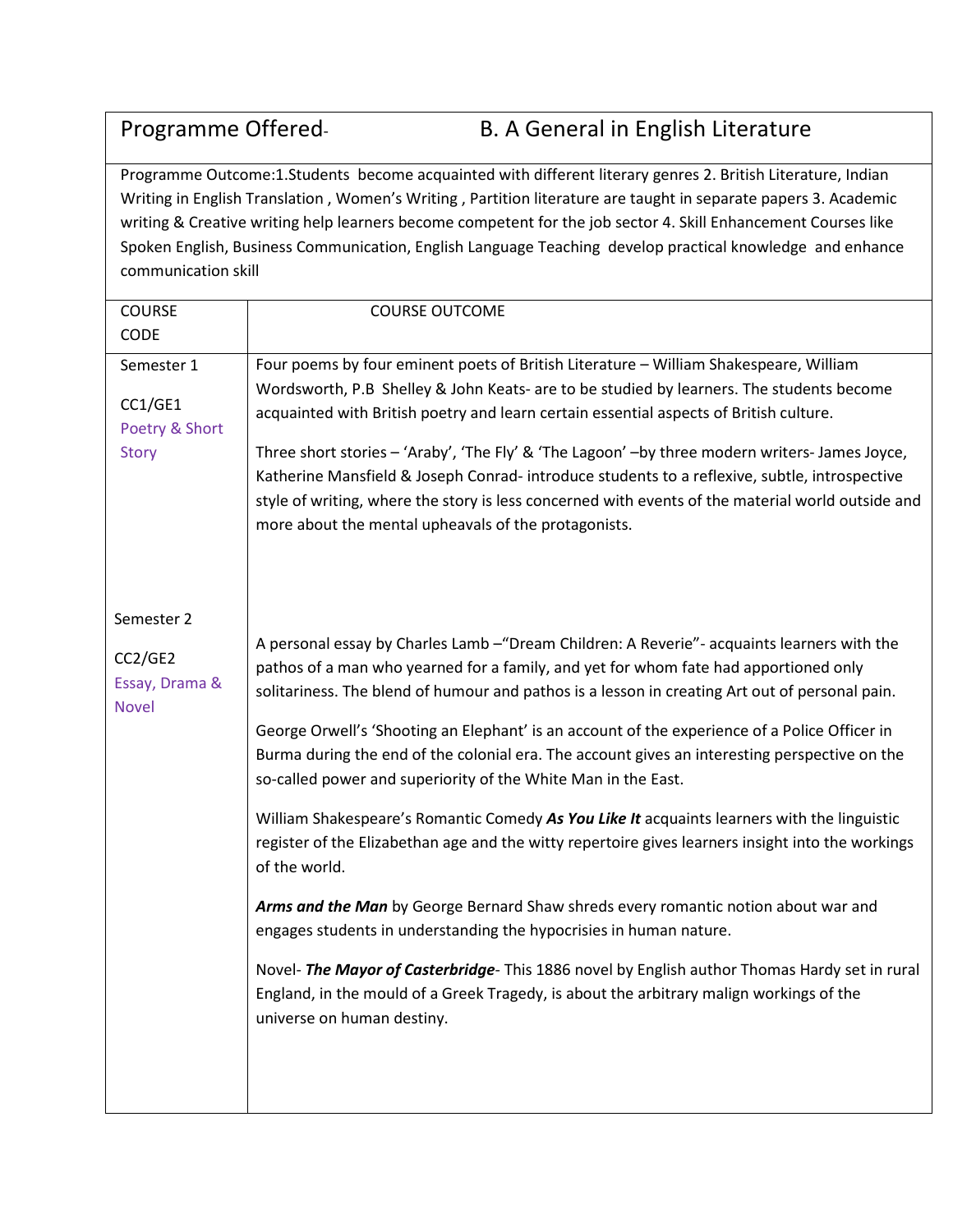| Semester 3                     |                                                                                                                                                                                               |  |  |  |
|--------------------------------|-----------------------------------------------------------------------------------------------------------------------------------------------------------------------------------------------|--|--|--|
| CC3/GE3                        |                                                                                                                                                                                               |  |  |  |
|                                | Poetry- Four poems by four female poets from different backgrounds provide students with an<br>overall idea of poetry on different contexts. "How do I Love Thee" is an unending proclamation |  |  |  |
| WOMEN'S                        | of love for her beloved, "Uphill" is about the constant struggle and challenges in life, "I cannot                                                                                            |  |  |  |
| <b>WRITING &amp;</b>           | live with you" expresses loneliness and isolation at separation from the beloved and "Palanquin                                                                                               |  |  |  |
| WOMEN'S                        | Bearers" is the song of the palanquin bearers when they are carrying the royal bride to her new                                                                                               |  |  |  |
| <b>EMPOWERMENT</b>             | home.                                                                                                                                                                                         |  |  |  |
|                                |                                                                                                                                                                                               |  |  |  |
|                                | Prose- Rassasundari Devi's Amar Jibon is about the struggles and frustrations of a middleclass<br>housewife with intellectual ambitions.                                                      |  |  |  |
|                                |                                                                                                                                                                                               |  |  |  |
|                                | Rokeya Sakhawat Hussain's Sultana's Dream is a feminist utopian novel published in 1905 and                                                                                                   |  |  |  |
|                                | is subversive in portraying a world where women rule the world and men are the subordinate<br>beings.                                                                                         |  |  |  |
|                                |                                                                                                                                                                                               |  |  |  |
|                                |                                                                                                                                                                                               |  |  |  |
|                                |                                                                                                                                                                                               |  |  |  |
| SEC <sub>A1</sub><br><b>OR</b> | SEC-A1 (ENGLISH LANGUAGE TEACHING)                                                                                                                                                            |  |  |  |
| SEC <sub>A2</sub>              |                                                                                                                                                                                               |  |  |  |
|                                | This paper addresses the concerns of English Language teaching, keeping in mind the needs of                                                                                                  |  |  |  |
|                                | the learner . To facilitate this, Language perspectives: First Language Second Language and                                                                                                   |  |  |  |
|                                | Foreign Language - acquisition and learning, have been included in the syllabus. The Structure<br>of the English Language, Methods of teaching English Language and Assessing Language Skills |  |  |  |
|                                | also figure in the syllabus.                                                                                                                                                                  |  |  |  |
|                                |                                                                                                                                                                                               |  |  |  |
|                                | OR                                                                                                                                                                                            |  |  |  |
|                                | SEC A2 (BUSINESS COMMUNICATION)                                                                                                                                                               |  |  |  |
|                                | Everything relevant for professional work - writing reports, letters, curriculum vitae, writing                                                                                               |  |  |  |
|                                | meeting minutes and e-correspondence are dealt with in this paper. Students gain knowledge                                                                                                    |  |  |  |
|                                | of the areas in which they need to chisel their skills for gaining professional competence.                                                                                                   |  |  |  |
|                                |                                                                                                                                                                                               |  |  |  |
|                                |                                                                                                                                                                                               |  |  |  |
|                                |                                                                                                                                                                                               |  |  |  |
|                                |                                                                                                                                                                                               |  |  |  |
|                                |                                                                                                                                                                                               |  |  |  |
|                                |                                                                                                                                                                                               |  |  |  |
|                                |                                                                                                                                                                                               |  |  |  |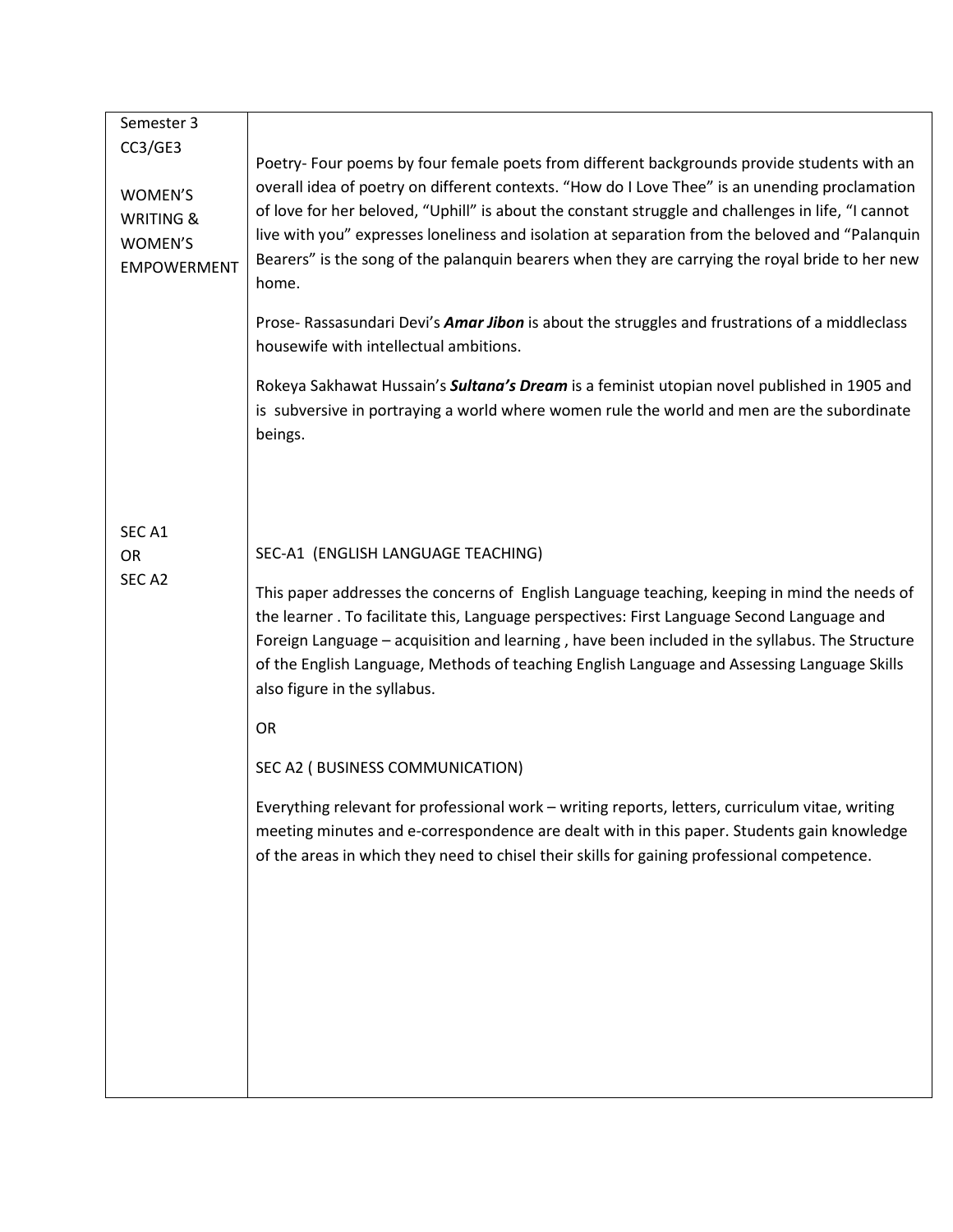| Sem 4              | <b>ACADEMIC WRITING</b>                                                                              |  |  |  |  |
|--------------------|------------------------------------------------------------------------------------------------------|--|--|--|--|
| CC4/GE4            |                                                                                                      |  |  |  |  |
|                    | Essential aspects of writing like Critical Appreciation, Summary or Substance with a critical note   |  |  |  |  |
| <b>ACADEMIC</b>    | and Essay writing, that are usually part of syllabus from middle school is given a further polish in |  |  |  |  |
| <b>WRITING</b>     | this course. Referencing and citing sources are also included in this course.                        |  |  |  |  |
|                    |                                                                                                      |  |  |  |  |
|                    | SEC B1 (SPOKEN ENGLISH)                                                                              |  |  |  |  |
| SEC B1             | Linguistic and communicative competence will be enhanced in this course. Essentials of good          |  |  |  |  |
| <b>OR</b>          | communication and features of oral communication are taught to make learners aware of                |  |  |  |  |
| SEC <sub>B2</sub>  | communication. Proper pronunciation and knowledge of stress, intonation will help students           |  |  |  |  |
|                    | speak with confidence . Basic interaction involving greetings, making and granting/refusing          |  |  |  |  |
|                    | requests, giving information, narrating events are taught to the students. This option also          |  |  |  |  |
|                    | includes practical applications like Complaints and Apologies, Alerting and Warning, Interview,      |  |  |  |  |
|                    | Debate, Anchoring and Public Address.                                                                |  |  |  |  |
|                    | Or                                                                                                   |  |  |  |  |
|                    | SEC B2 (CREATIVE WRITING)                                                                            |  |  |  |  |
|                    | This course enlightens students about the importance of creative writing in the development of       |  |  |  |  |
|                    | personality and creativity. They gain insight to the actual process in creative writing like poetry  |  |  |  |  |
|                    | and short story. The publishing process and different modes like books, articles in newspapers,      |  |  |  |  |
|                    | articles in magazines, periodicals and social media and their impact thereof are also taught in      |  |  |  |  |
|                    | this course.                                                                                         |  |  |  |  |
|                    |                                                                                                      |  |  |  |  |
|                    |                                                                                                      |  |  |  |  |
|                    |                                                                                                      |  |  |  |  |
|                    |                                                                                                      |  |  |  |  |
|                    |                                                                                                      |  |  |  |  |
|                    |                                                                                                      |  |  |  |  |
| Semester 5         | DSE A1 (BRITISH LITERATURE)                                                                          |  |  |  |  |
| DSE A1             | <b>POETRY</b>                                                                                        |  |  |  |  |
| OR                 | GROUP A- Three poems of the Romantic period- 'Tintern Abbey' by William Wordsworth, 'Ode             |  |  |  |  |
| DSE A2             | to the West Wind' by P.B Shelley & 'Ode to a Nightingale' by John Keats- figure in this section of   |  |  |  |  |
| (Discipline        | the syllabus.                                                                                        |  |  |  |  |
| Specific Elective) | GROUP B-Three poems by Victorian poets figure in this group- 'Ulysses' by Lord Tennyson,             |  |  |  |  |
|                    | 'Dover Beach' by Matthew Arnold & 'The Second Coming' by W.B Yeats.                                  |  |  |  |  |
|                    |                                                                                                      |  |  |  |  |
|                    | Drama- Macbeth- This play by William Shakespeare introduces students to Tragedy and                  |  |  |  |  |
|                    | especially Shakespearean tragedy.                                                                    |  |  |  |  |
|                    |                                                                                                      |  |  |  |  |
|                    | The Strange Case of Dr Jekyll and Mr Hyde-This novella by R.L Stevenson is a thrilling insight       |  |  |  |  |
|                    | into a dark Victorian London, where evil lurks beneath a covering of proper morals and               |  |  |  |  |
|                    | respectability.                                                                                      |  |  |  |  |
|                    |                                                                                                      |  |  |  |  |
|                    |                                                                                                      |  |  |  |  |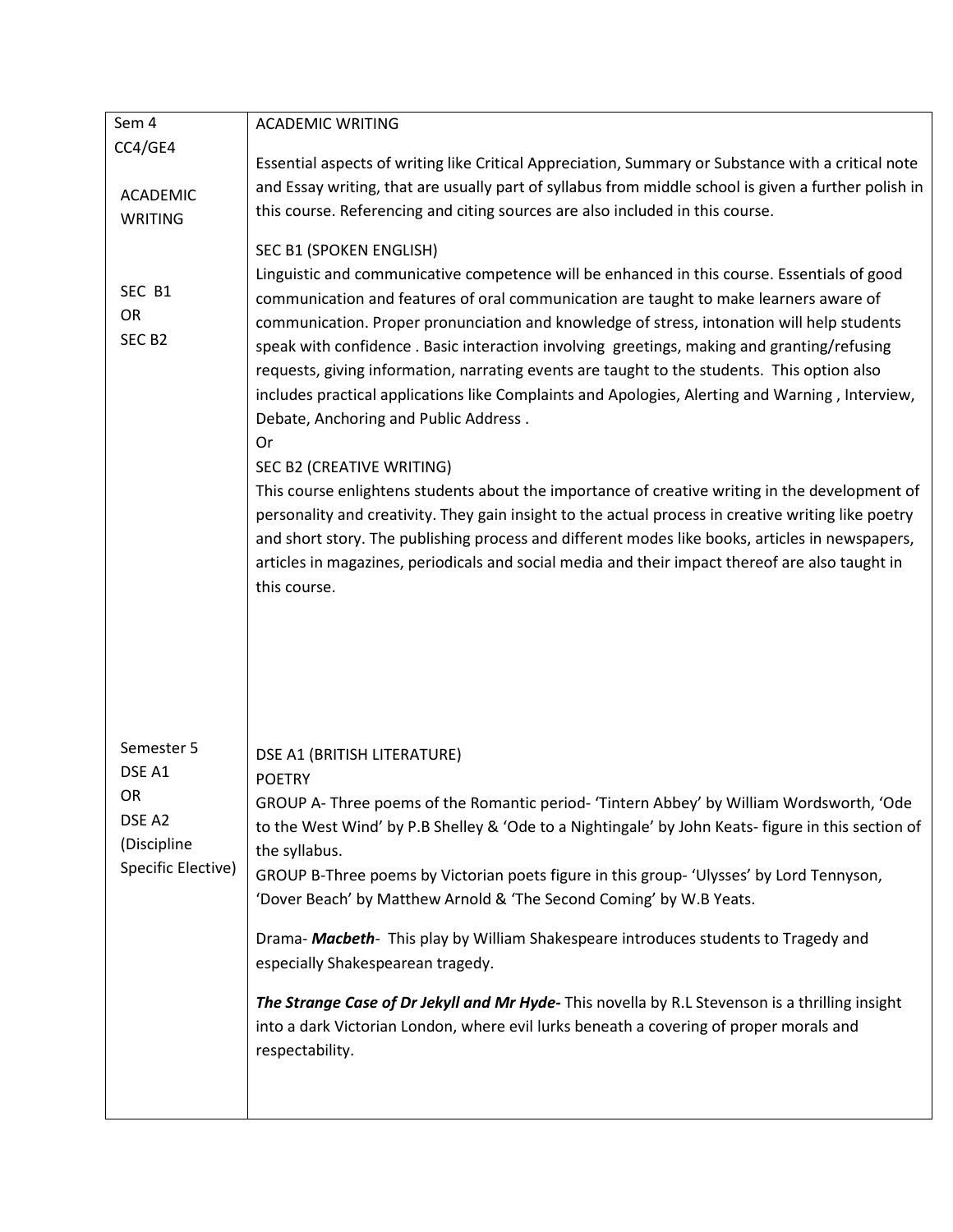|                          | OR                                                                                                                                                                                                                                                                                                                                   |
|--------------------------|--------------------------------------------------------------------------------------------------------------------------------------------------------------------------------------------------------------------------------------------------------------------------------------------------------------------------------------|
|                          | DSE A2 ( MODERN INDIAN WRITING IN ENGLISH TRANSLATION)                                                                                                                                                                                                                                                                               |
|                          | The Home & the World-A novel by Rabindranath Tagore (translated from Bengali) challenges<br>accepted notions of Nationalism and Swadeshi movement along with the themes of harmony<br>and authoritarianism.                                                                                                                          |
|                          | POETRY- The syllabus includes two poems from Rabindranath Tagore's Gitanjali-(XXVII & XCVII),<br>G.M Muktibodh's 'The Void' & Amrita Pritam's 'I say Unto Waris Shah'.                                                                                                                                                               |
|                          | <b>DRAMA</b>                                                                                                                                                                                                                                                                                                                         |
|                          | Silence! The Court is in Session- A play by Vijay Tendulkar that centers on an artificial mock trial<br>where one of the characters, a woman, is viciously prosecuted. The play is an interesting<br>critique of middle class people and lays bare the hypocrisy of the educated respectable<br>members of society.                  |
|                          | Chandradas Chor-The folktale derived by Rajasthani writer Vijaydan Detha was adapted into a<br>play by legendary theatre personality Habib Tanvir in 1975, is about a habitual thief<br>Chandradas, who is on the run from the police after stealing a gold plate.                                                                   |
| Semester 6<br>DSE B1     | <b>DSE-B1 (PARTITION LITERATURE)</b>                                                                                                                                                                                                                                                                                                 |
| OR<br>DSE B <sub>2</sub> | The Shadow Lines- A Sahitya Akademi winning novel by Amitav Ghosh challenges the portrayal<br>of nation as unique entity. The lines that demarcate boundaries are more shadowy than real<br>and lines not only appear in maps but also between imagination and reality, past and present &<br>memory and desire.                     |
|                          | Short stories-Three short stories by Protiva Basu('The Marooned'), Manik Bandyopadhyay ('The<br>Final Solution') & Sadat Hasan Manto ('Toba Tek Singh') are to be studied and analysed by<br>students.                                                                                                                               |
|                          | Poetry-One poem each by three poets- Sahir Ludhianvi, Birendra Chattopadhyay & Sankha<br>Ghosh - on partition have to be attempted by the students.                                                                                                                                                                                  |
|                          | OR                                                                                                                                                                                                                                                                                                                                   |
|                          | DSE B2 (TRANSLATION STUDIES)                                                                                                                                                                                                                                                                                                         |
|                          | The necessity of translating texts to Indian languages and other foreign languages, the changes<br>in context and meaning when translating from one language to another, difference between<br>literal and free translation and the significance of transcreation will be covered in this option of<br>Discipline Specific Elective. |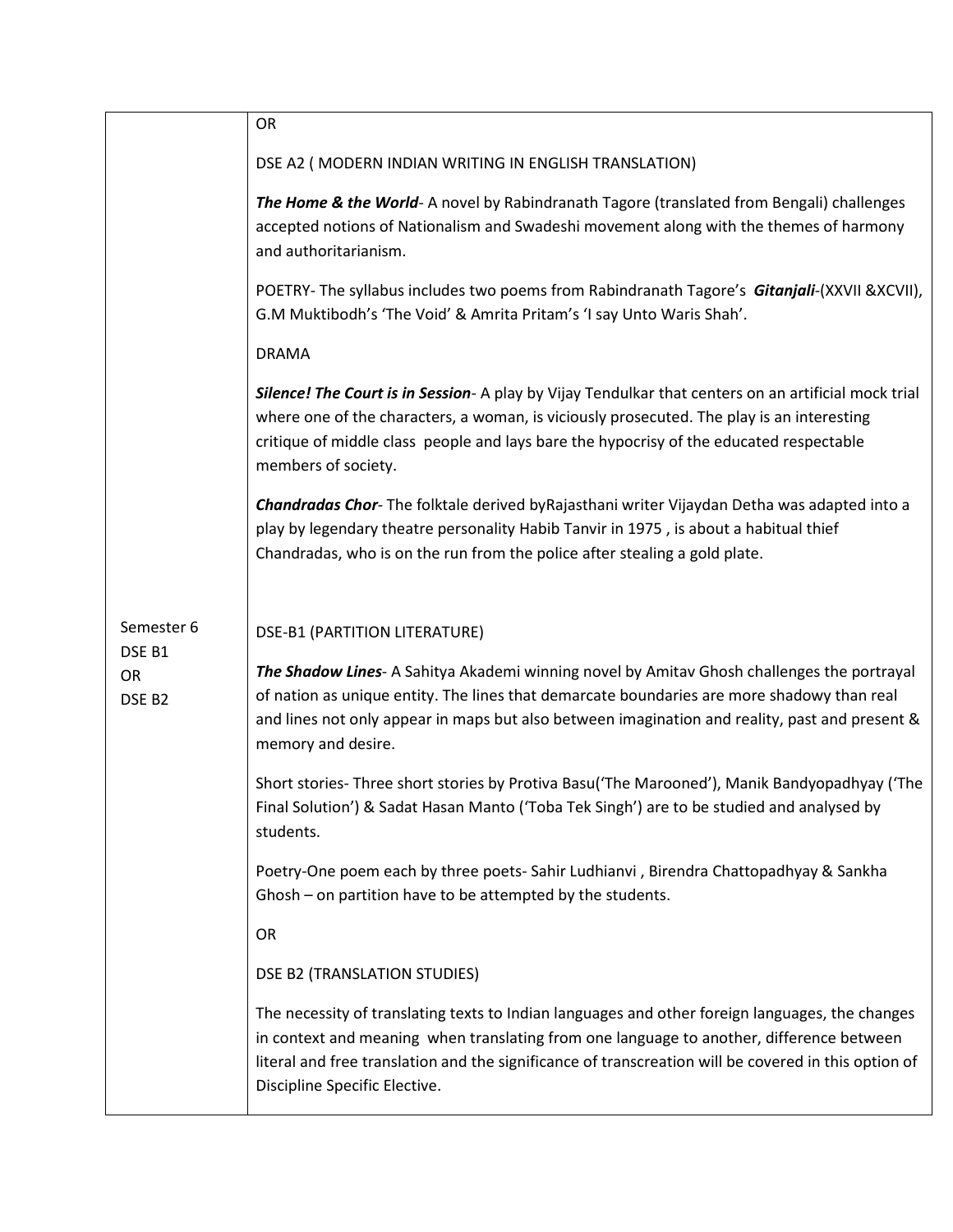## LANGUAGE CORE COURSE (ONLY FOR B.A GENERAL STUDENTS)

LCC (L1)-1- SEMESTER 3 (LANGUAGE , VARIETY & STYLISTICS)

All B.A general students have to compulsorily attempt this paper in semester 3. The question pattern includes 65 marks for theory, 10 for internal, 10 marks for attendance & 15 marks for tutorial. Some B.A general students may not have taken English (ENGG) as their subject in the entire course. So, the LCC shall be their only language study. The syllabus addresses this concern and in this semester learners are taught about Official and Personal Communication Communication, Language Varieties : Formal & Informal, Correct & Incorrect. Students are also updated on the difference between American and British English. However , the learners must learn to write (Personal or Business) letters, Reports, e-mail etc. They must also learn to correct incorrect sentences and convert British English to American English and vice versa.

## SEMESTER 4- LCC(L2)- ALTERNATIVE ENGLISH

In this semester, students who are unable to attempt Bengali or Hindi, may choose Alternative English .

1. Language & Society: Three essays by eminent personalities explain the plural nation that India is, with its conflicts, dilemmas and variety.

Shashi Tharoor is on a quest for the 'Idea of India' amongst the debate between old and Modern India with all its plurality in his essay 'The Idea of India: India's Mosaic of Multiplities'.

Ismat Chugtai's 'Roots' depicts a society torn in partition and trying to understand the meaning of 'home' and 'community'.

'A Gandhian in Garhwal' by Ramchandra Guha is a biography of the environmental activist Chandi Prasad Bhatt, who is credited with founding the Chipko Movement.

2. Language & Personality : Essays from biographies of three eminent Indians have to be studied by student. This section of the syllabus gives students of the general course knowledge of non-fictional prose, specifically biographies.

*Gandhi and the Western World-*Louis Fischer, an American journalist introduces The development of Mahatma Gandhi to the Western reader. He rights certain misplaced emphasis and presents a personality who exhibited an enormous capacity for growth. Students have to study the essay "Understanding India: Reflections on Indian Polity, Secularism and Sustainable Environment" in this book.

*Makers of Indian Literature: Rabindranath Tagore*- This book offers a bird's eye view of the stupendous creativity of Rabindranath Tagore, who put India on the literary map of the world. In this book by Sisir Kumar Ghosh, students have to study the first chapter 'Life'.

*Isvar Chandra Vidyasagar*: A Story of his Life and Work- Students have to study two essays from this book by Subal Chandra Mitra- 'Birth and Ancestry'and 'Childhood and